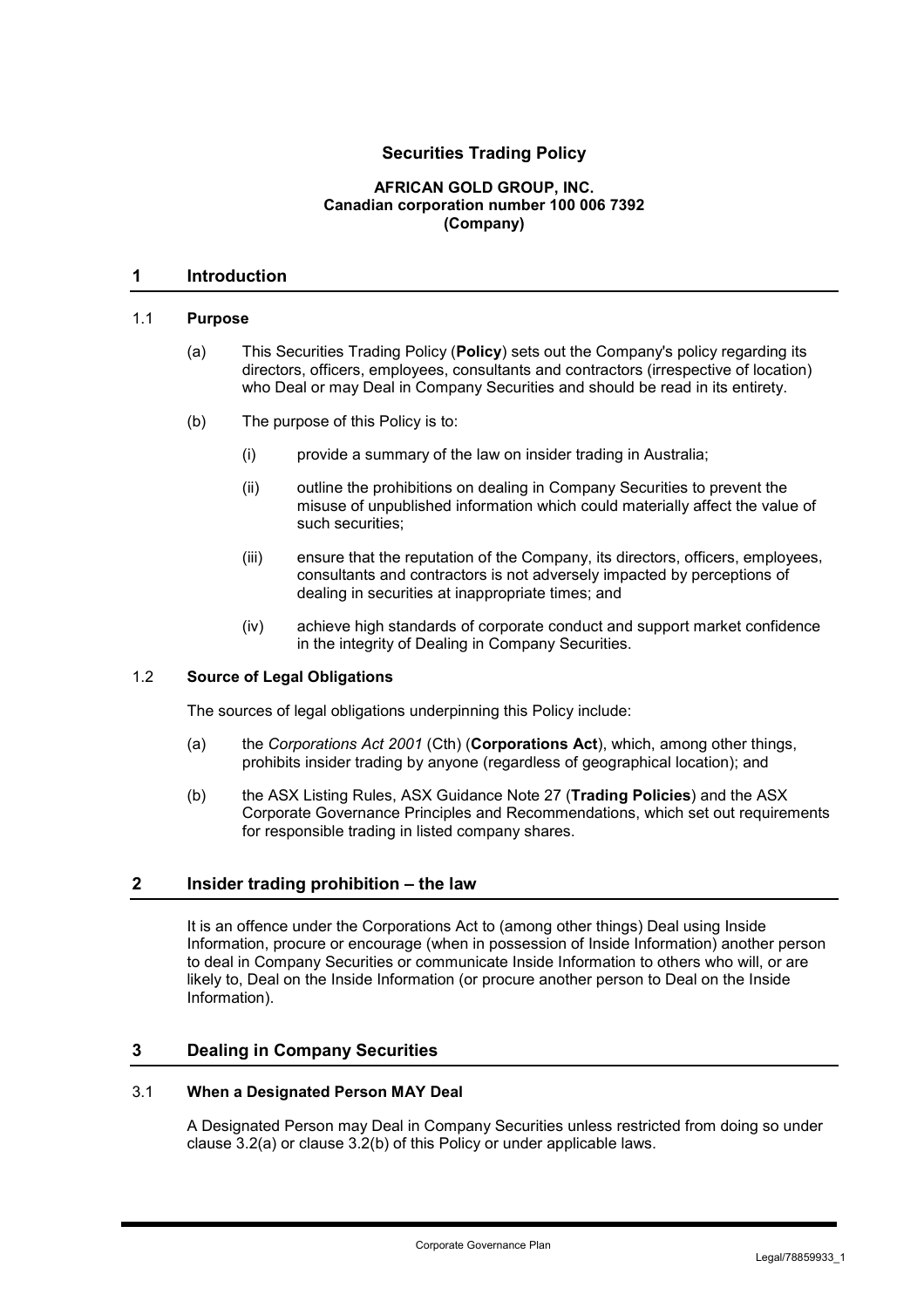## 3.2 **When a Designated Person MAY NOT Deal**

- (a) Subject to clauses 4.1 and 4.2 of this Policy, a Designated Person may not Deal in Company Securities during the following designated Black-out Periods:
	- (i) the period two weeks prior to, and 24 hours after the release of the Company's quarterly results;
	- (ii) the period two weeks prior to, and 24 hours after the release of the Company's half-year results;
	- (iii) the period two weeks prior to, and 24 hours after the release of the Company's full-year results;
	- (iv) the 21 calendar days up to and including the date of the Annual General Meeting; and
	- (v) any other period determined by the Chairperson in consultation with the Company Secretary to be a Black-out Period from time to time.
- (b) In addition to the restrictions in clause 3.2(a) of this Policy, a Designated Person may not Deal in Company Securities at any time if he or she has:
	- (i) information that he or she knows, or ought reasonably to know, is Inside Information; or
	- (ii) not complied with clauses 5.1 to 5.3 (inclusive) of this Policy.

#### 3.3 **When employees, consultants or contractors (other than a Designated Person) MAY Deal**

An employee, consultant or contractor (who is not a Designated Person) may, at any time, Deal in Company Securities if he or she does not have information that he or she knows, or ought reasonably to know, is Inside Information and provided such Dealing otherwise complies with applicable laws.

#### 3.4 **When employees, consultants or contractors (other than a Designated Person) MAY NOT Deal**

An employee, consultant or contractor (who is not a Designated Person) who has information that he or she knows, or ought reasonably to know, is Inside Information may not:

- (a) Deal in Company Securities;
- (b) advise, procure or encourage another person to deal in Company Securities; or
- (c) pass on information to any person if they know, or ought reasonably to know, that the person may use the information to Deal in (or procure another person to Deal in) Company Securities.

# **4 Exceptions**

# 4.1 **Permitted dealings**

Subject to not being in the possession of Inside Information and subject to complying with all applicable laws, a Designated Person may at any time:

- (a) transfer Company Securities already held into a superannuation fund or other saving scheme in which the Designated Person is a beneficiary;
- (b) invest in, or trade in units of, a fund or other scheme (other than a scheme only investing in Company Securities) where the assets of the fund or scheme are invested at the discretion of a third party;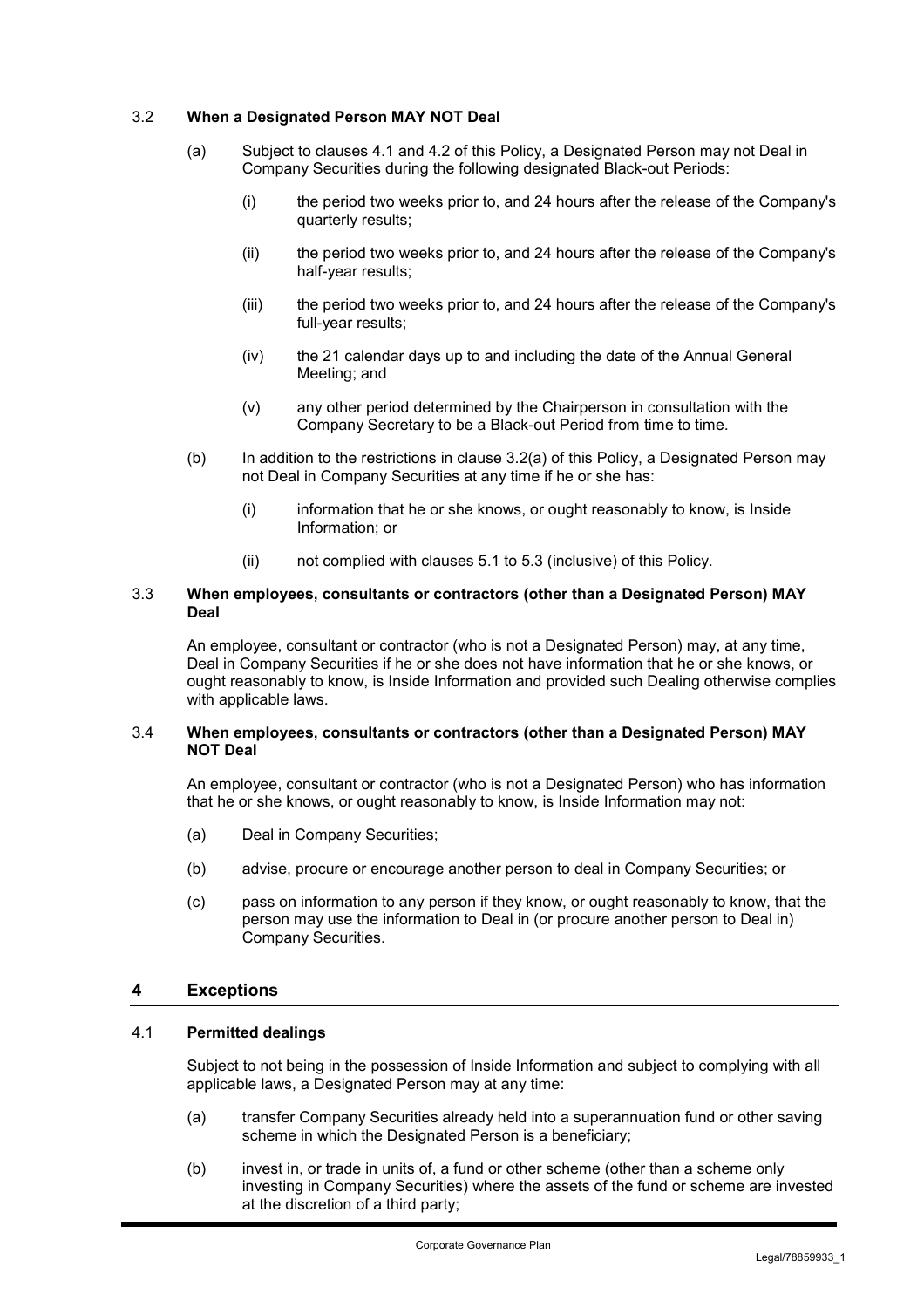- (c) undertake to accept, or accept, a takeover offer;
- (d) participate in an offer or invitation made to all or most security holders, including a rights issue, equal access buy-back, security purchase plan or dividend or distribution reinvestment plan, where the timing and structure of the offer or invitation has been approved by the Board. This includes decisions relating to whether or not to take up the entitlements and sale of entitlements required to provide for the take up of the balance of entitlements under a renounceable pro rata issue;
- (e) exercise (but not Deal with the securities following exercise) an option or right under an employee incentive scheme where the final date for the exercise of the option or right falls during a Black-out Period or the Company has had a number of consecutive Black-out Periods and the Designated Person could not reasonably have been expected to exercise it at a time when free to do so;
- (f) acquire (but not Deal with the securities following acquisition) Company shares by conversion of financial instruments giving rights to conversion to shares (eg. options or convertible securities) where the final date for the conversion of the security falls during a Black-out Period or the Company has had a number of consecutive Black-out Periods and the Designated Person could not reasonably have been expected to exercise it at a time when free to do so;
- (g) acquire Company securities under a bonus issue made to all holders of securities of the same class;
- (h) acquire Company securities under a dividend reinvestment, or top-up plan that is available to all holders of securities of the same class;
- (i) acquire, or agree to acquire or exercise options under a Company employee share plan;
- (j) withdraw ordinary shares in the Company held on behalf of the Designated Person in an employee share plan where the withdrawal is permitted by the rules of that plan;
- (k) acquire ordinary shares in the Company as a result of the exercise of options held under an employee share scheme; or
- (l) where the Designated Person is a trustee, trade in the securities of the Company by that trust, provided the Designated Person is not a beneficiary of the trust and any decision to trade during a Black-out Period is taken by the other trustees or by the investment managers independently of the Designated Person.

## 4.2 **Approval to dispose or transfer Company Securities in exceptional circumstances**

- (a) Subject to compliance with applicable laws, in exceptional circumstances a Designated Person may seek written approval from the Chairperson (**Approval Officer**) to dispose of or transfer (but not acquire or otherwise Deal with) Company Securities during a Black-out Period (**Disposal Consent**).
- (b) The Approval Officer will act with caution in determining whether there are exceptional circumstances, which may include, but will not be limited to, where:
	- (i) the Designated Person is in severe financial hardship and a pressing financial commitment cannot be satisfied otherwise than by disposing of Company Securities; or
	- (ii) the Designated Person is required by a court order, or there are court enforceability undertakings, to transfer or dispose of Company Securities or there is some other overriding legal regulatory requirement for them to do so.
- (c) A Designated Person seeking Disposal Consent based on clause 4.2(b)(i) of this Policy must provide the Approval Officer with:
	- (i) a written application stating all of the facts; and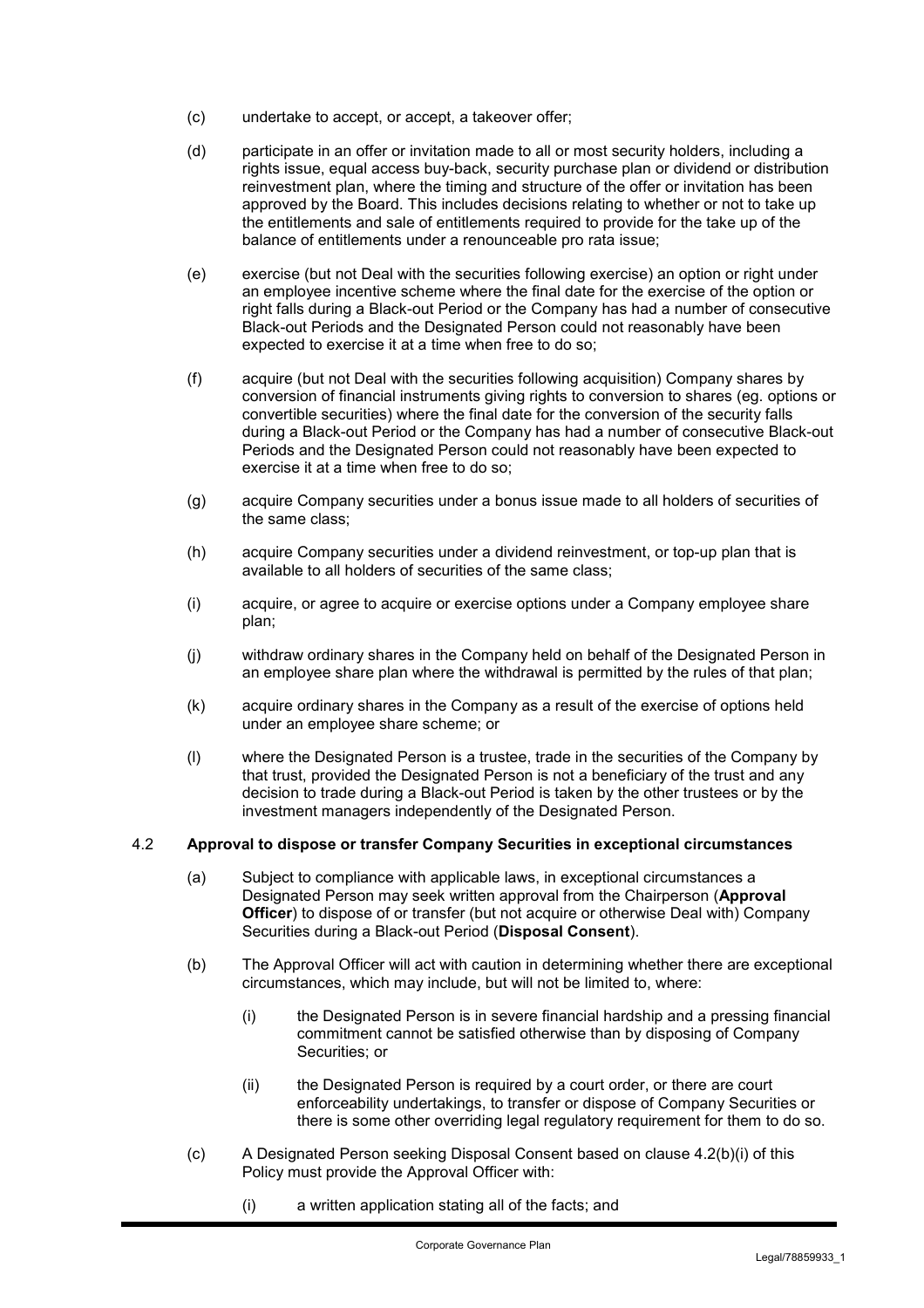- (ii) copies of relevant supporting documentation, including contact details of the Designated Person's accountant, bank and other such independent institutions (where applicable).
- (d) A Designated Person seeking Disposal Consent based on clause 4.2(b)(ii) of this Policy must provide the Approval Officer with a written application accompanied by relevant court and/or supporting legal documentation (where applicable).
- (e) The Approval Officer may grant Disposal Consent to a Designated Person:
	- (i) only if that Designated Person is not in possession of Inside Information; and
	- (ii) on such terms and conditions (including the duration of the right to dispose or transfer) as considered reasonable in the circumstances by the Approval Officer.
- (f) The Approval Officer will notify the Board of any Disposal Consent granted to a Designated Person.
- (g) A Disposal Consent, if granted, will be issued in writing to the Designated Person and will contain a specified time period during which the disposal or transfer can be made.

# **5 Approval and notification requirements**

#### 5.1 **Approval requirements**

- (a) Any Designated Person (other than the Chairperson) wishing to Deal in Company Securities must obtain the prior written approval of the Chairperson or the Board before doing so.
- (b) If the Chairperson wishes to Deal in Company Securities, the Chairperson must obtain the prior approval of the Board before doing so.

# 5.2 **Approvals to Deal**

- (a) All requests to Deal in Company Securities as referred to in clauses 5.1(a) and 5.1(b) of this Policy must include the intended volume of securities to be Dealt in and an estimated time frame for the Dealing.
- (b) Copies of written approvals must be forwarded to the Company Secretary prior to the approved Dealing.

## 5.3 **Notification**

- (a) Subsequent to approval obtained in accordance with clauses 5.2(a) and 5.2(b) of this Policy, any Designated Person who Deals in Company Securities must notify the Company Secretary in writing of the details of the transaction within five business days of the Dealing occurring.
- (b) The notification obligation in clause 5.3(a) of this Policy operates at all times but does not apply to acquisitions of shares or options by employees made under employee share or option schemes, nor does it apply to the acquisition of shares as a result of the exercise of options under an employee share scheme.

## **6 Other restrictions**

## 6.1 **Incomplete Buy or Sell Orders**

(a) Buy or sell orders for Company Securities which are placed but not completed outside of a Black-out Period are subject to the following restrictions once the Black-out Period commences: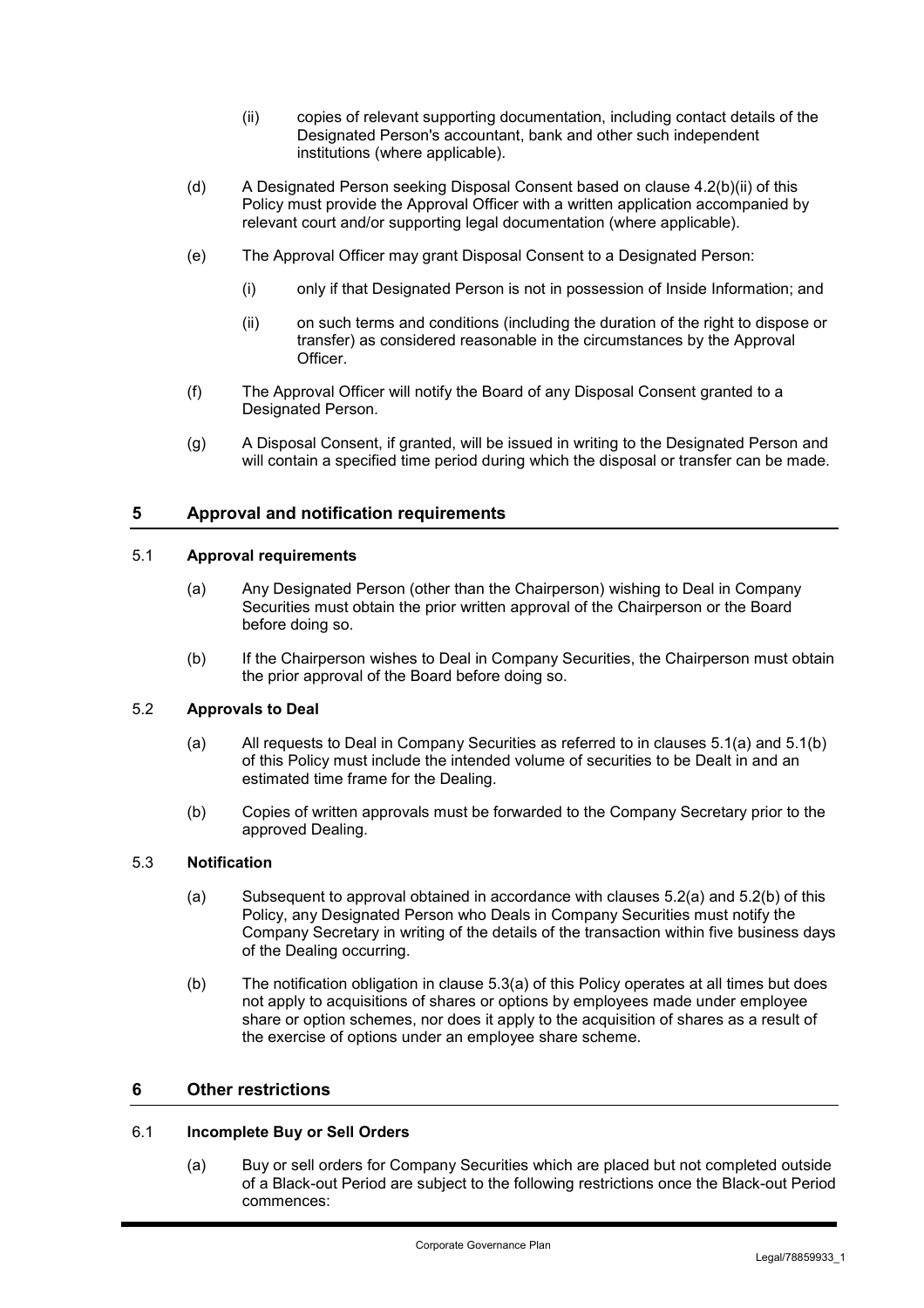- (i) the order must be completed within five trading days otherwise it will lapse; and
- (ii) the order cannot be varied.
- (b) Any order subject to this procedure should be notified in writing to the Company Secretary within 24 hours of the Black-out Period commencing.

#### 6.2 **Derivatives**

- (a) The Company prohibits the use of Derivatives in relation to unvested equity instruments, including performance share rights, and vested Company Securities that are subject to disposal restrictions (such as a 'Holding Lock').
- (b) Derivatives may, subject to the approval of the Chairperson (or in relation to the Chairperson, subject to approval of the Board) and subject to compliance with the law and the other provisions of this Policy, be used in relation to vested positions which are not subject to disposal restrictions.

#### 6.3 **Prohibition on Margin Loan Arrangements**

Designated Persons may not:

- (a) enter into a Margin Loan or similar funding arrangement to acquire any Company Securities; or
- (b) use Company Securities as security for a Margin Loan or similar funding arrangement.

#### 6.4 **Securities of other Companies**

The prohibitions in the Corporations Act against insider trading applies equally to where Inside Information is being held by a person about another company or entity. This may occur, for example, where the Company is negotiating a transaction with another company or where, in the course of negotiating a transaction with the Company, another entity provides confidential information about itself or another entity. Accordingly, if a person possesses Inside Information in relation to the securities of another entity, they must not Deal in those securities.

#### **7 Penalties**

- (a) Insider trading is a criminal offence. A person who commits a breach of the insider trading provisions could be subject to both civil and criminal penalties for the individual and for the Company.
- (b) In addition, the insider trader, and any other persons involved in the contravention, may also be liable to compensate third parties for any resulting loss.

## **8 Policy compliance**

- (a) During the year the Company may require confirmation from Designated Persons that they have complied with this Policy. The Company may also require confirmation (or declarations) of holdings in securities. All such requested information must be supplied within five business days of the request being made.
- (b) A breach of this Policy will be regarded very seriously and may lead to disciplinary action being taken (including termination of employment). If the Company becomes aware of any breach of this Policy, then the Company may report such breach to the Australian Securities and Investments Commission.
- (c) If an individual is in any doubt regarding their proposed dealing in securities, they should contact the Company Secretary.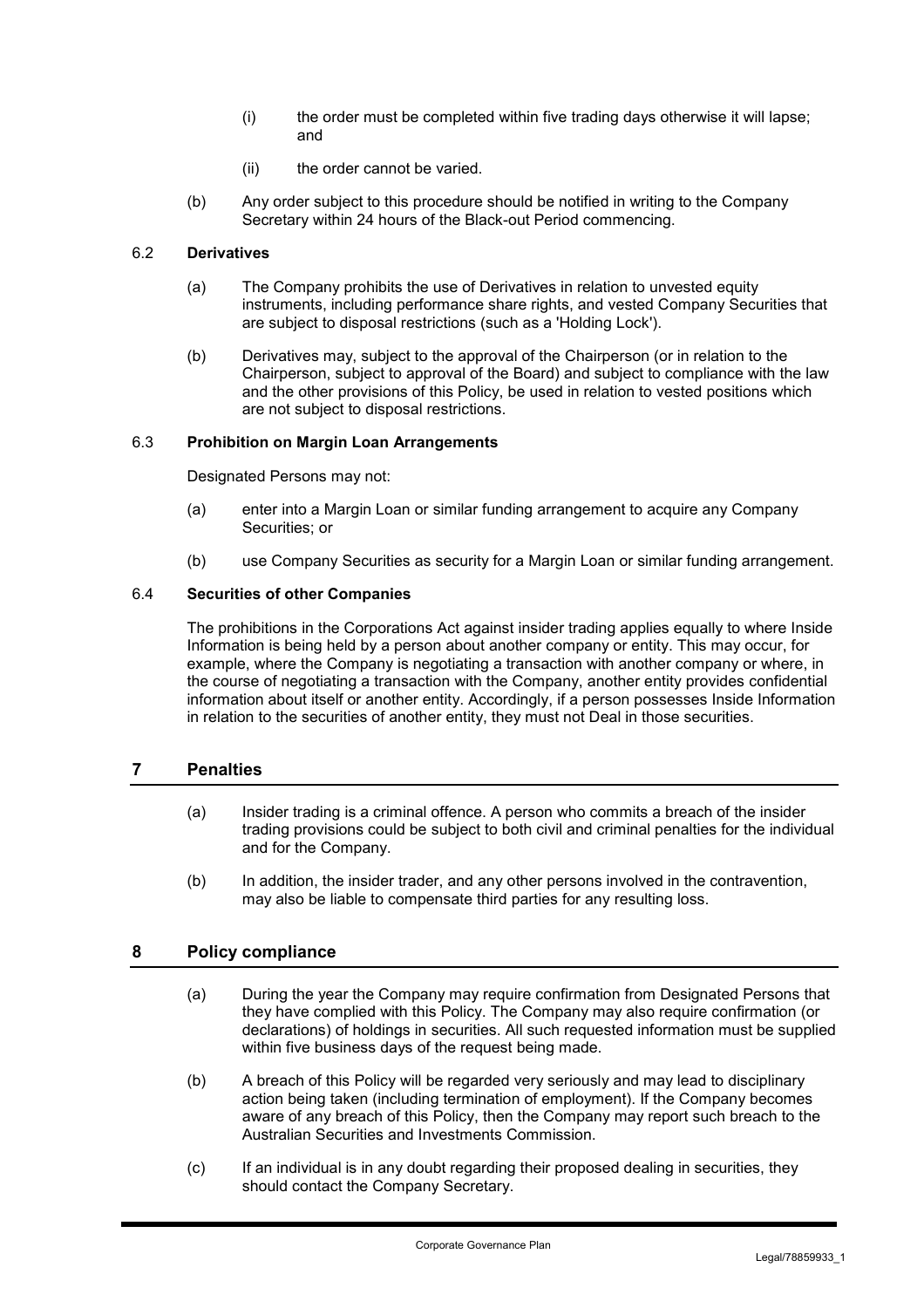# **9 Publication**

This Policy will be made available from the Company website (https://www.africangoldgroup.com/).

# **10 Review**

This policy shall be reviewed annually by the Board to ensure that it is operating effectively and ascertain whether changes are required to the policy.

## **11 Definitions**

In this Policy, the following definitions apply:

| <b>ASX</b>                | ASX Limited or the Australian Securities Exchange as the<br>context requires.                                                                                                                                       |                                                                                                                                                                                                                                                                                                         |  |
|---------------------------|---------------------------------------------------------------------------------------------------------------------------------------------------------------------------------------------------------------------|---------------------------------------------------------------------------------------------------------------------------------------------------------------------------------------------------------------------------------------------------------------------------------------------------------|--|
| <b>Company Securities</b> | includes shares, options, warrants, derivatives and interests<br>in shares (including vested options and vested performance<br>share rights) linked in any way to the underlying price of<br>shares in the Company. |                                                                                                                                                                                                                                                                                                         |  |
| <b>Black-out Periods</b>  | means a relevant period as defined by the Company when<br>Designated Persons may not Deal in Company Securities.                                                                                                    |                                                                                                                                                                                                                                                                                                         |  |
| <b>Dealing</b>            | includes:                                                                                                                                                                                                           |                                                                                                                                                                                                                                                                                                         |  |
|                           | (a)                                                                                                                                                                                                                 | applying for, acquiring or disposing of securities;                                                                                                                                                                                                                                                     |  |
|                           | (b)                                                                                                                                                                                                                 | entering into an agreement to apply for, acquire or<br>dispose of, securities; and                                                                                                                                                                                                                      |  |
|                           | (c)                                                                                                                                                                                                                 | granting, accepting, acquiring, disposing, exercising<br>or discharging an option or other right or obligation to<br>acquire or dispose of securities.                                                                                                                                                  |  |
| <b>Derivatives</b>        | include:                                                                                                                                                                                                            |                                                                                                                                                                                                                                                                                                         |  |
|                           | (a)                                                                                                                                                                                                                 | derivatives within the meaning given in section 761D<br>of the Corporations Act (such as options, forward<br>contracts, swaps, futures, warrants, caps and<br>collars); and                                                                                                                             |  |
|                           | (b)                                                                                                                                                                                                                 | any other transaction in financial products or hedging<br>arrangement or other arrangement which operates to<br>limit (in any way) the economic risk associated with<br>holding the relevant securities.                                                                                                |  |
| <b>Designated Persons</b> | means each of:                                                                                                                                                                                                      |                                                                                                                                                                                                                                                                                                         |  |
|                           | (a)                                                                                                                                                                                                                 | the Directors of the Company;                                                                                                                                                                                                                                                                           |  |
|                           | (b)                                                                                                                                                                                                                 | any person who by their role or otherwise, becomes<br>aware of Inside Information by having access to<br>confidential material which may contain potentially<br>price sensitive information including the Company<br>board papers, periodic disclosure materials or any<br>other relevant document; and |  |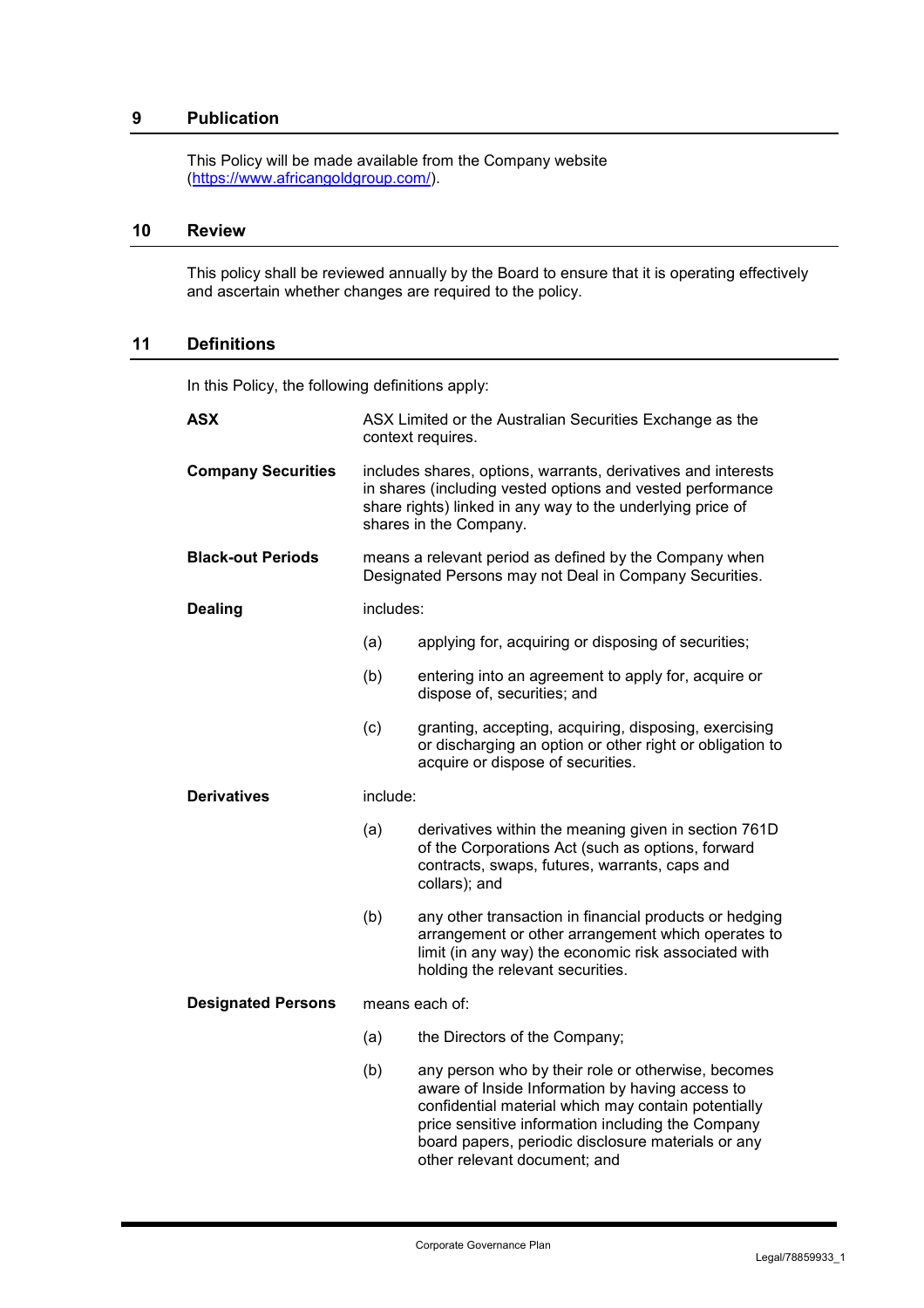|                           | (c)                                                                                                                                                                                                                                                                                           | in relation to those persons identified in<br>paragraphs (a) and (b) above, the following people<br>are also deemed to be Designated Persons: |                                                                                                                       |  |
|---------------------------|-----------------------------------------------------------------------------------------------------------------------------------------------------------------------------------------------------------------------------------------------------------------------------------------------|-----------------------------------------------------------------------------------------------------------------------------------------------|-----------------------------------------------------------------------------------------------------------------------|--|
|                           |                                                                                                                                                                                                                                                                                               | (i)                                                                                                                                           | their spouse or any of their children<br>(including step children) under the age of 18<br>years;                      |  |
|                           |                                                                                                                                                                                                                                                                                               | (ii)                                                                                                                                          | a trust which they, any members of their<br>family, or family controlled company are a<br>trustee or beneficiary; and |  |
|                           |                                                                                                                                                                                                                                                                                               | (iii)                                                                                                                                         | a company which they or their family control.                                                                         |  |
| Group                     | the Company and its subsidiaries.                                                                                                                                                                                                                                                             |                                                                                                                                               |                                                                                                                       |  |
| <b>Inside Information</b> | means information which is not generally available to the<br>market and, if it were generally available to the market,<br>would be likely to have a material effect on the price or value<br>of securities. Annexure A provides further details about what<br>constitutes Inside Information. |                                                                                                                                               |                                                                                                                       |  |
| <b>Margin Loan</b>        | means any lending or similar arrangement allowing a person<br>to borrow money to invest in securities using existing<br>investments as security.                                                                                                                                              |                                                                                                                                               |                                                                                                                       |  |